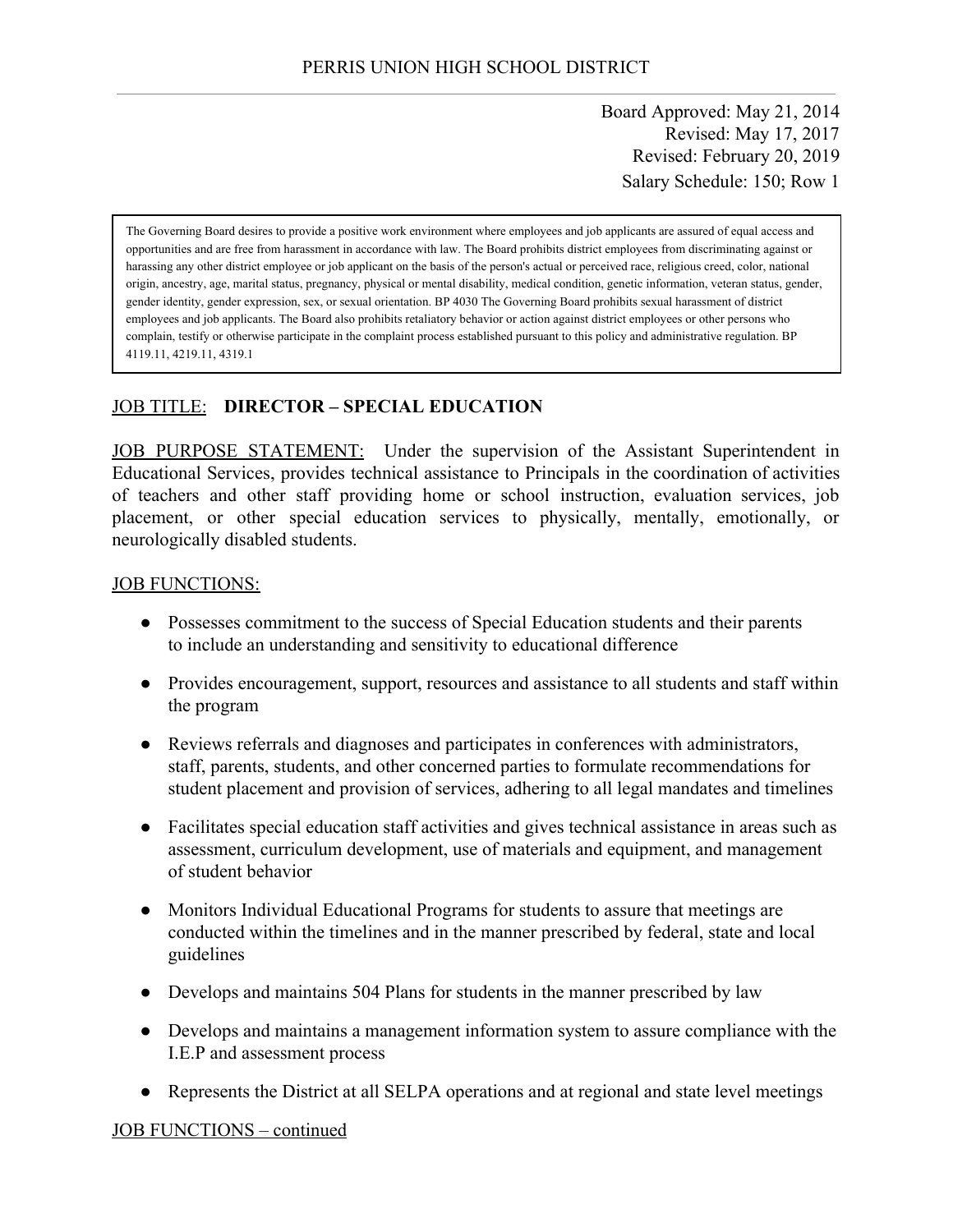#### JOB TITLE: **DIRECTOR – SPECIAL EDUCATION** Page 2 of 3

- Carries out supervisory responsibilities of Special Education staff to include interviewing, selection recommendations, and training employees; plans, assigns, and directs work; appraises performance; commends and disciplines employees; and addresses complaints and resolves problems
- Develops, coordinates and supervises the budget for Special Education
- Prepares reports as required by district, county, state or federal agencies
- Supervises maintenance of student records to assure that records are maintained in accordance with the law
- Coordinates transportation for Special Education and handicapped students
- Represents the district in hearings related to the Special Education Program
- Reads, analyzes, and interprets general business periodicals, professional journals, technical procedures, or governmental regulations
- Writes reports, business correspondence, and procedure manuals
- Presents information effectively and responds to questions from groups of managers, clients, customers, and the general public
- Works with mathematical concepts such as probability and statistical inference and applies concepts such as fractions, percentages, ratios, and proportions to practical situations
- Defines problems, collects data, establishes facts, and draws valid conclusions
- Interprets an extensive variety of technical instructions in mathematical or diagram form and deals with several abstract and concrete variables
- Attends and participates in meetings as requested
- Establishes and maintains effective working relationships with staff, students, parents, and community members.
- Possesses working knowledge of Microsoft computer applications, including Microsoft Word, Excel, Outlook, PowerPoint
- Maintains accurate records as required by law
- Establishes and maintains effective working relationships with staff, students, parents, and community members
- Performs other related duties as assigned

#### PHYSICAL ABILITIES:

• Visual ability to read handwritten or typed documents, and the display screen of various